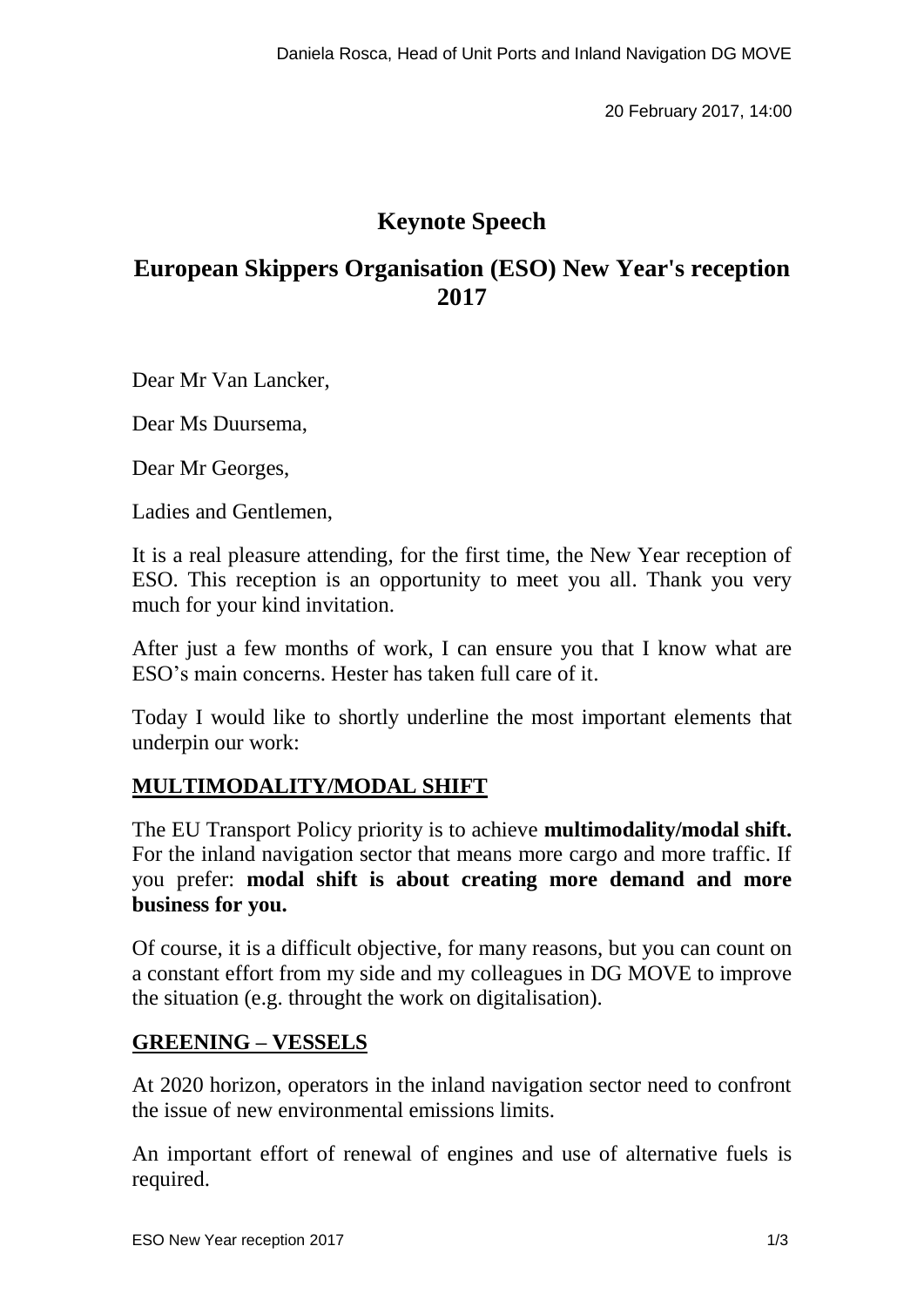20 February 2017, 14:00

In our view, this **"greening effort"** is key for ensuring the long term competitiveness of the sector.

We need to keep the credentials of clean inland navigation, in particular when we see the progress being achieved by modern truck engines.

DG MOVE will continue to promote the discussion with the public authorities, at the different levels, European, national and regional, to see what kind of support can be provided.

Again, it is a difficult topic, in particular at a moment of time where public funding is scarce and there are huge investment needs in many other areas too. We will do our best, but please keep in mind that revitalizing inland waterways transport is not only a matter for the public authorities.

The proposal of EBU and ESO to use part of the Reserve Funds for promoting the Inland Navigation Sector is supported by DG MOVE. The proposed new platform could give more visibility to your activities and attracting more interest from all concerned actors – including the attraction of private investment (refer to on-going discussion with the EIB).

## **INFRASTRUCTURE**

In the past years, we have made good progress in making inland navigation more present in the discussions about the TEN-T core corridors.

The most important CEF project to date, by cost and size of investments, is the Seine-Escaut connection. This new project will create business opportunities for inland navigation *(example: the plans of the port of Dunkerque on hinterland connexions).*

Nevertheless, **the investments needed to renew and improve inland waterways infrastructures,** in all EU regions, are huge.

I would be more than happy to have more projects approved in the 2016 call and also in the "blending call" that has been just announced.

The revision of the **next multi-annual financial framework** and the possible allocation of resources for the Connecting Europe Facility over the **next financial period will be very important in that regard.**